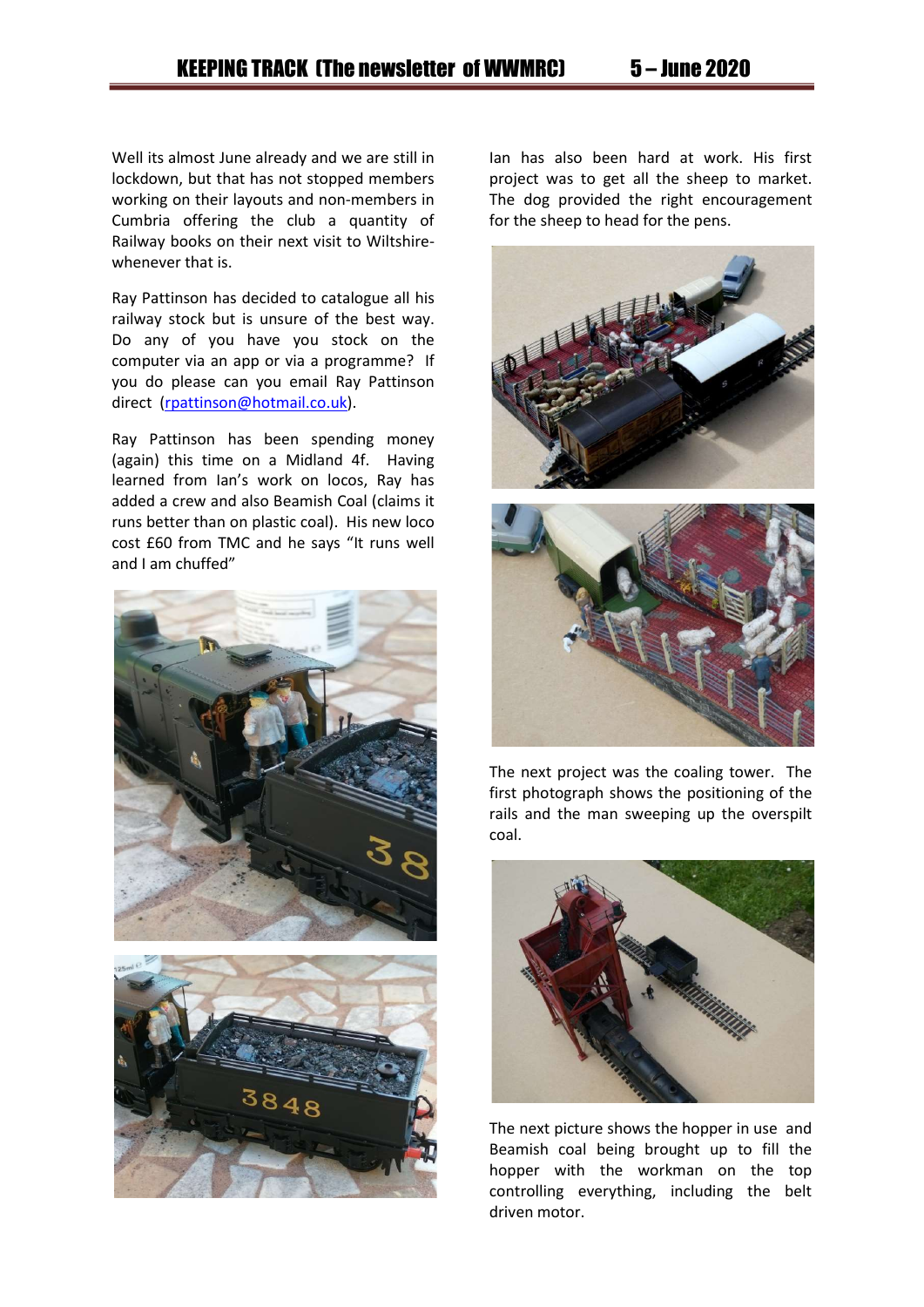













Two different signal boxes add to Ian's property portfolio along with the large garage with double folding doors. One further